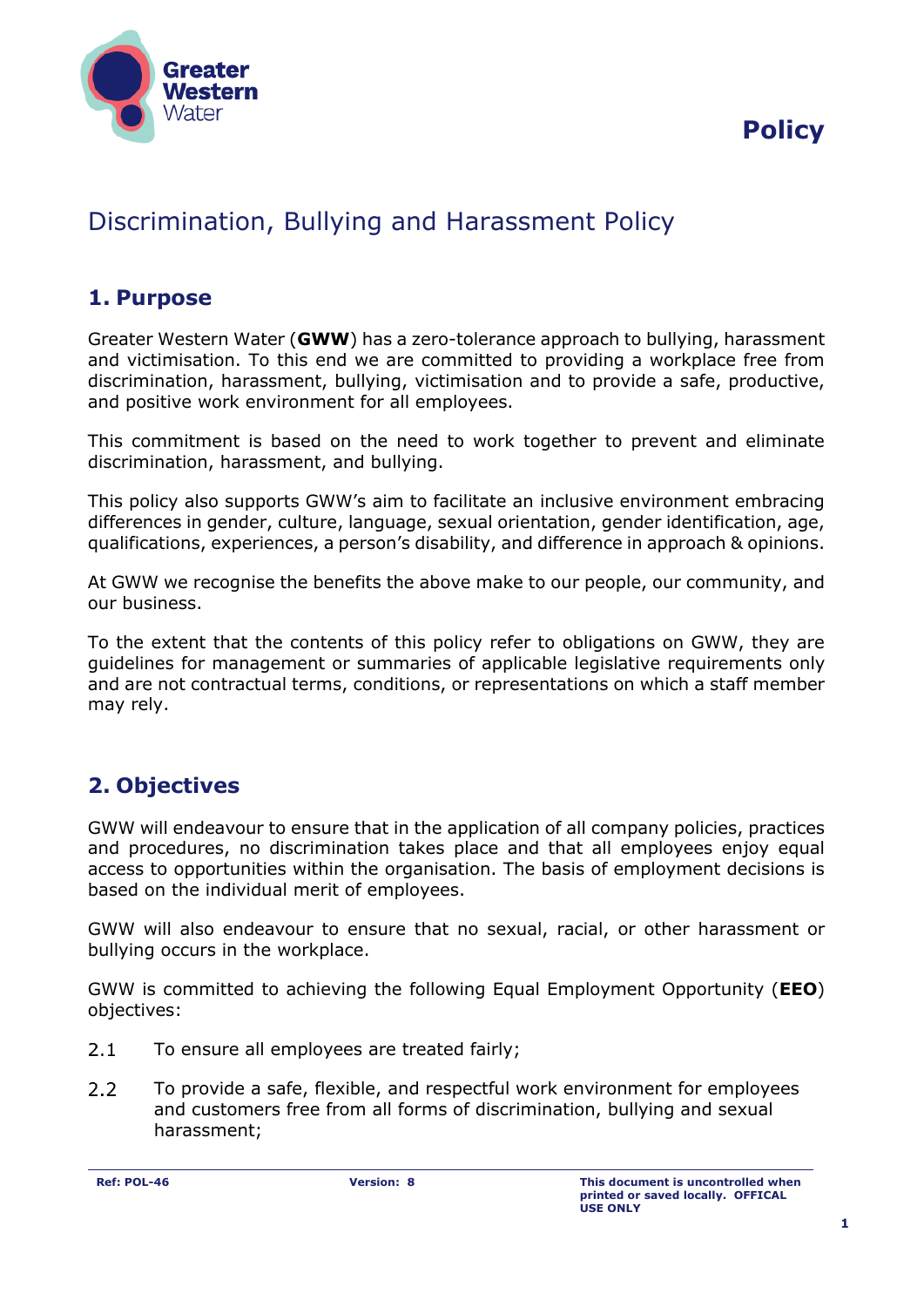



- $2.3$ All GWW employees are required to treat others with dignity, courtesy, and respect;
- $2.4$ To keep all policies and procedures consistent with EEO principles; and
- $2.5$ To ensure achievement of our objectives through our EEO program which includes the training of employees on EEO and related issues.

# **3. Scope**

This policy applies to:

- $3.1$ Board Members;
- $3.2$ All GWW staff, including People Leaders; full-time, part-time, temporary, or permanent employees; "in house" contractors & consultants including those engaged through an employment agency; job candidates; student placements, cadets, and volunteers ("You", "You" or "Your");
- $3.3$ How GWW provides services to customers and how it interacts with other members of the community;
- $3.4$ All aspects of employment, recruitment, and selection; conditions and benefits; training and promotion; task allocation; shifts; hours; leave arrangements; workload; equipment and transport;
- $3.5$ On-site, off-site, or after-hours work; work related social functions; work conferences.
- $3.6$ Your visits to other workplaces in connection with work;
- $3.7$ Your interactions with other staff over the internet (e.g. via social media), including outside of working hours; and
- $3.8$ Your treatment of other staff, of clients and of other members of the public encountered in the course of your GWW duties.

# **4. Roles and Responsibilities**

### **Greater Western Water's responsibilities**

Greater Western Water will ensure that this policy is readily accessible and take all reasonable steps to ensure compliance with the policy through its EEO & Inclusion and Diversity Programs.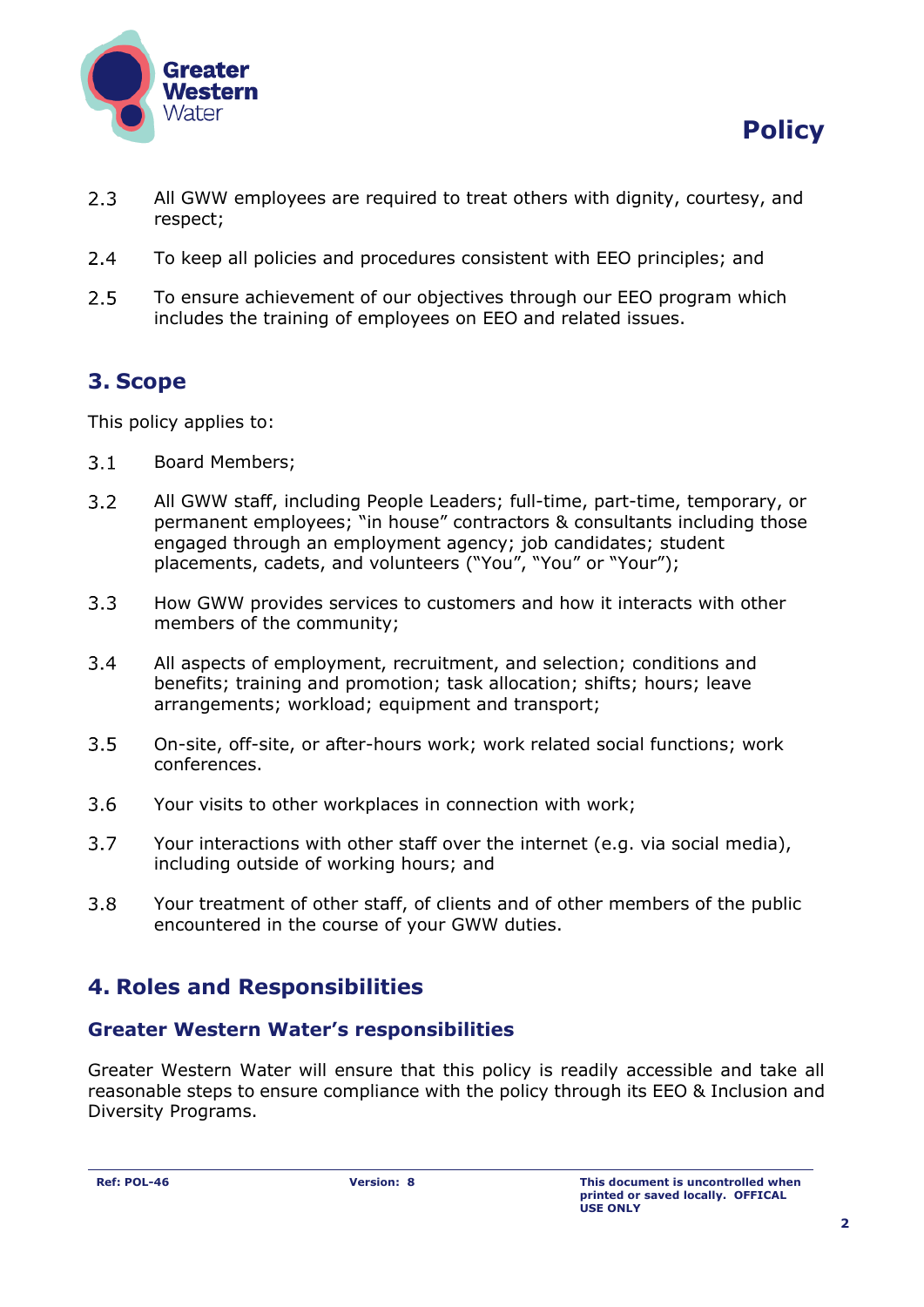



GWW will endeavour to ensure all complaints are treated seriously, confidentially and managed in a timely and fair manner in accordance with the GWW Discrimination, Bullying and Harassment Guidelines.

It is the responsibility of the Board and Managing Director to ensure that:

- $4.1$ All People Leaders understand and are committed to the principles and legislation relating to equal opportunity and applying it in the workplace;
- $4.2$ Employment decisions relating to appointment, promotion and career development are determined according to individual merit and the individual's inherent ability to carry out the job;
- $4.3$ The organisation has a workplace culture that encourages equal employment opportunity; and
- $4.4$ They set an example by their own behaviour.

### **People Leader responsibilities**

All Greater Western Water People Leaders are responsible for taking all reasonable steps to prevent and address all forms of unlawful discrimination, harassment, bullying and victimisation consistent with this policy.

People Leaders must also:

- 4.5 Model appropriate standards of behaviour;
- 4.6 Take steps to educate and make staff aware of their obligations under this policy;
- $4.7$ Intervene quickly and appropriately when they become aware of inappropriate behaviour;
- 4.8 Act fairly to resolve issues and enforce workplace behavioural standards, making sure relevant parties are heard;
- 4.9 Help resolve complaints informally;
- 4.10 Refer formal complaints about breaches of this policy to People, Culture & Safety for investigation;
- $4.11$ Ensure staff who raise an issue or make a complaint are not victimised;
- $4.12$ Ensure that recruitment decisions are based on merit and that no discriminatory requests for information are made; and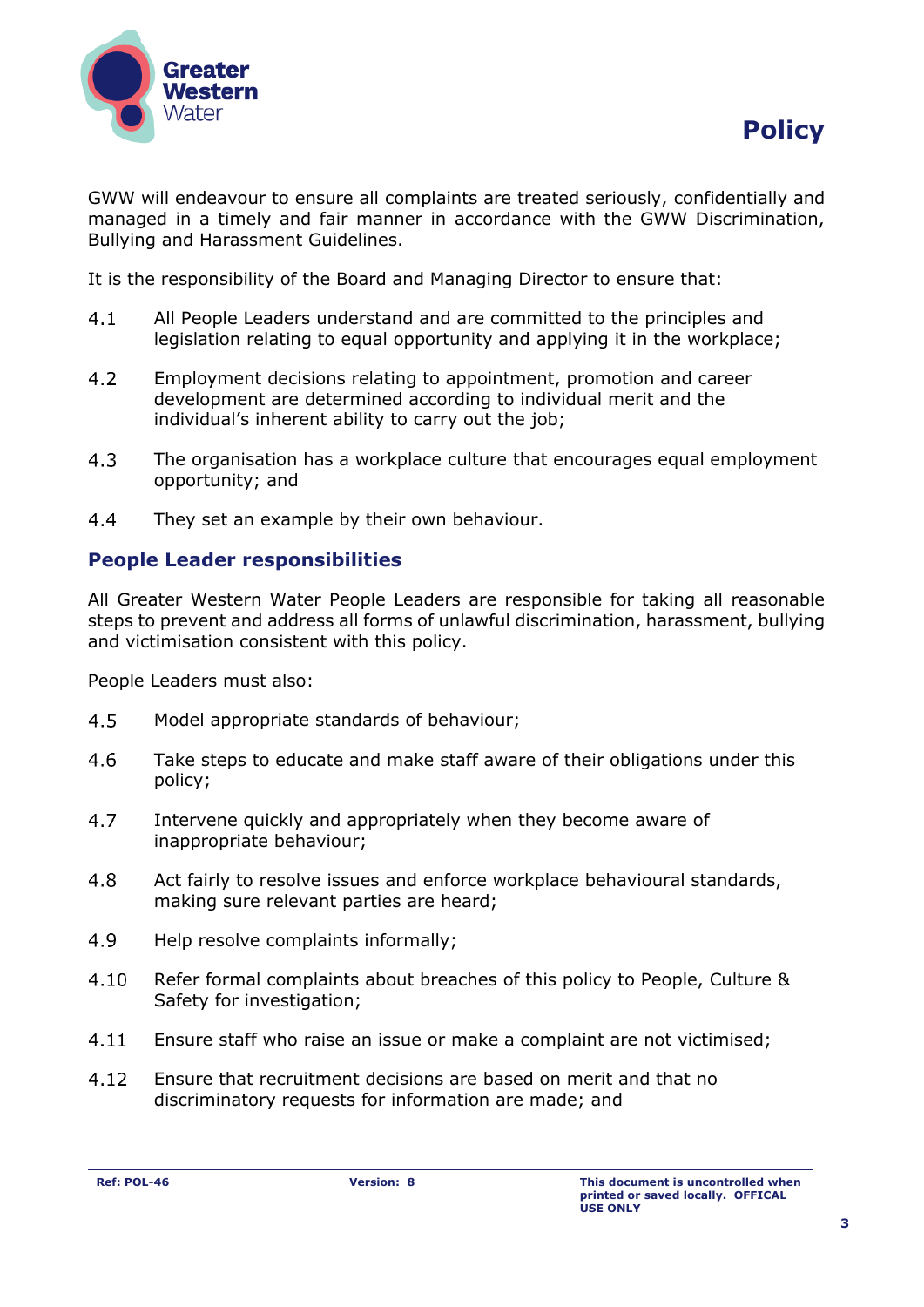



 $4.13$ Seriously consider and consult on requests for flexible work arrangements.

## **Staff Rights and Responsibilities**

All Greater Western Water staff are responsible for applying this policy, including reporting any potential breach of this policy to a member of the People, Culture and Safety team, a People Leader, an Employee Support Officer, or an employee representative.

You are entitled to:

- 4.14 Recruitment and selection decisions based on merit and not affected by irrelevant personal characteristics;
- 4.15 Work free from discrimination, bullying and sexual harassment;
- $4.16$ The right to raise issues or to make an enquiry or complaint in a reasonable and respectful manner without being victimised; and
- 4.17 Reasonable flexibility in working arrangements, especially where needed to accommodate family responsibilities, disability, religious beliefs, or culture.

You must:

- 4.18 Follow the standards of behaviour outlined in this policy;
- 4.19 Treat everyone with dignity, courtesy and respect and offer support to people who experience discrimination, bullying or sexual harassment, including providing information about how to make a complaint; and
- $4.20$ Avoid gossip and respect the confidentiality of complaint resolution procedures.

#### **Unacceptable Workplace Conduct**

Discrimination, bullying, and harassment are unacceptable at GWW and are unlawful under the following Federal and State legislation:

- *Sex Discrimination Act 1984 (Cth)*
- *Racial Discrimination Act 1975 (Cth)*
- *Disability Discrimination Act 1992 (Cth)*
- *Age Discrimination Act 2004 (Cth)*
- *Australian Human Rights Commission Act 1986 (Cth).*
- *Equal Opportunity Act 2010 (Vic)*
- *Charter of Human Rights and Responsibilities Act 2006 (Vic)*
- *Racial and Religious Tolerance Act 2001 (Vic)*
- *Fair Work Act 2009 (Cth)*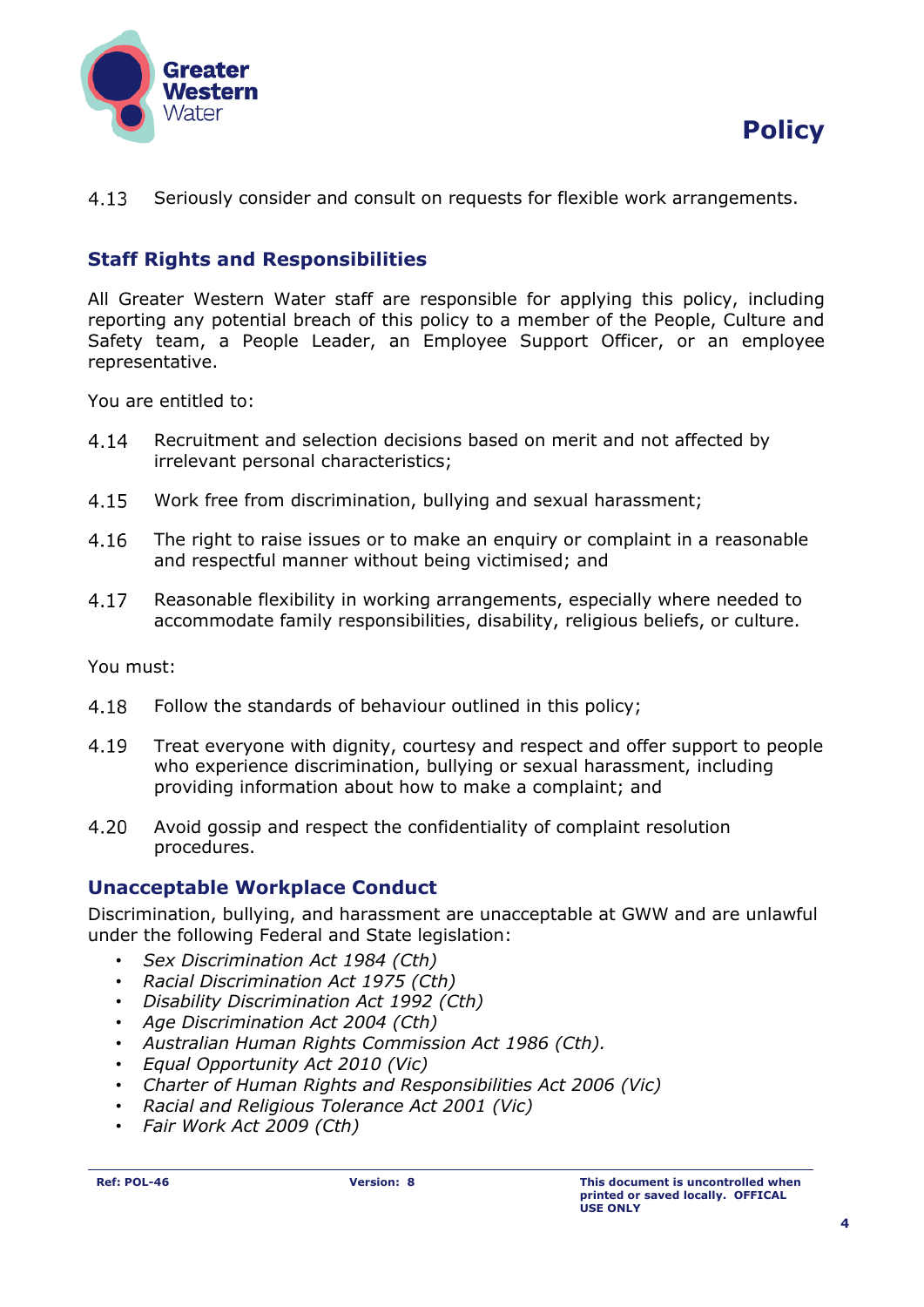



• *Occupational Health and Safety Act 2004 (Vic)*

Any employee, who breaches this policy, knowingly makes false accusations, brings about complaints for malicious, vexatious or frivolous reasons or victimises another employee for making or participating in a legitimate complaint process or is found to have engaged in such conduct may be subject to disciplinary actions by GWW which may include termination of employment.

For (but not limited to) contractors, contingent workers, volunteers, students or other external parties that breach this policy, the association with GWW will be ceased immediately following the relevant provisions of the contractual requirements.

## **5. References**

#### **Other relevant GWW Policies, Procedures & Guidelines:**

- $5.1$ Code of Conduct
- $5.2$ Recruitment Policy
- $5.3$ Accessibility Policy
- $5.4$ Family Violence Policy
- $5.5$ Grievance Guidelines
- $5.6$ Employee Counselling Guidelines
- $5.7$ EEO Discrimination Bullying and Harassment Guidelines
- 5.8 Relevant Enterprise Agreements

## **6. Review Process**

The Policy will be reviewed every two years or more frequently as required. Approved by the Board: 27 April 2021 Next review date by the Board: 27 April 2023